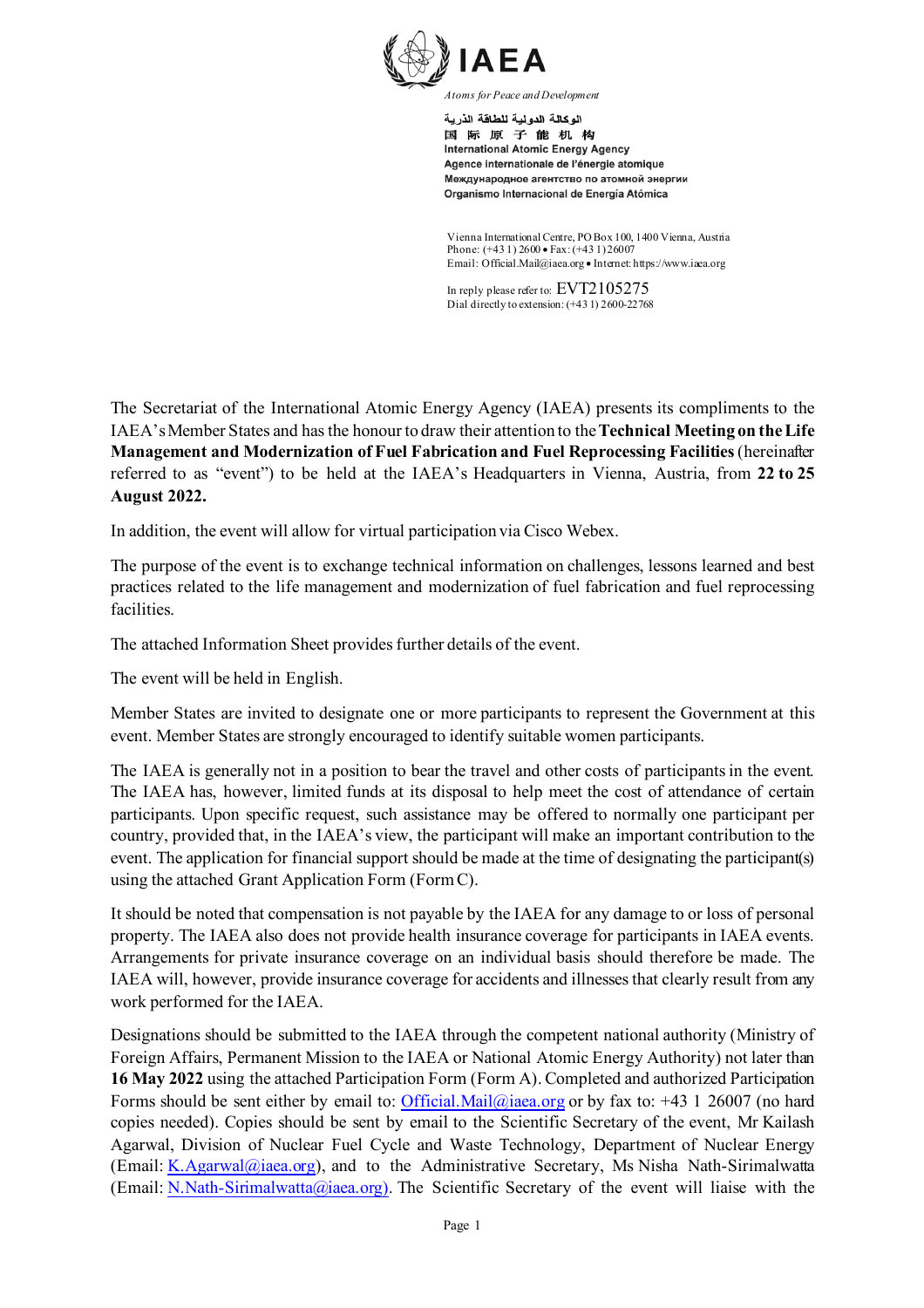participants directly concerning further arrangements, including travel details, as appropriate, once the official designations have been received.

Should Governments wish, in addition, to appoint one or more observers to assist and advise the designated participants, they are kindly requested to inform the IAEA of the names and contact details of any such observers by the above date. In accordance with the established rules, Governments are expected to bear the cost of attendance of any observers they may send to IAEA events. Compensation is not payable by the IAEA for any damage to or loss of observers' personal property or for illness, injury or death occurring while travelling to or in connection with their attendance at IAEA events.

The IAEA takes no responsibility for, and the provider of the virtual meeting services has represented and warranted that the Services shall not contain, and that no end user shall receive from the software used to hold the virtual meeting, any virus, worm, trap door, back door, timer, clock, counter or other limiting routine, instruction or design, or other malicious, illicit or similar unrequested code, including surveillance software or routines which may, or is designed to, permit access by any person, or on its own, to erase, or otherwise harm or modify any data or any system, server, facility or other infrastructure of any end user (collectively, a "Disabling Code").

The Secretariat of the International Atomic Energy Agency avails itself of this opportunity to renew to the IAEA's Member States the assurances of its highest consideration.



2022-04-21

Enclosures: Information Sheet

Participation Form (Form A) Grant Application Form (Form C)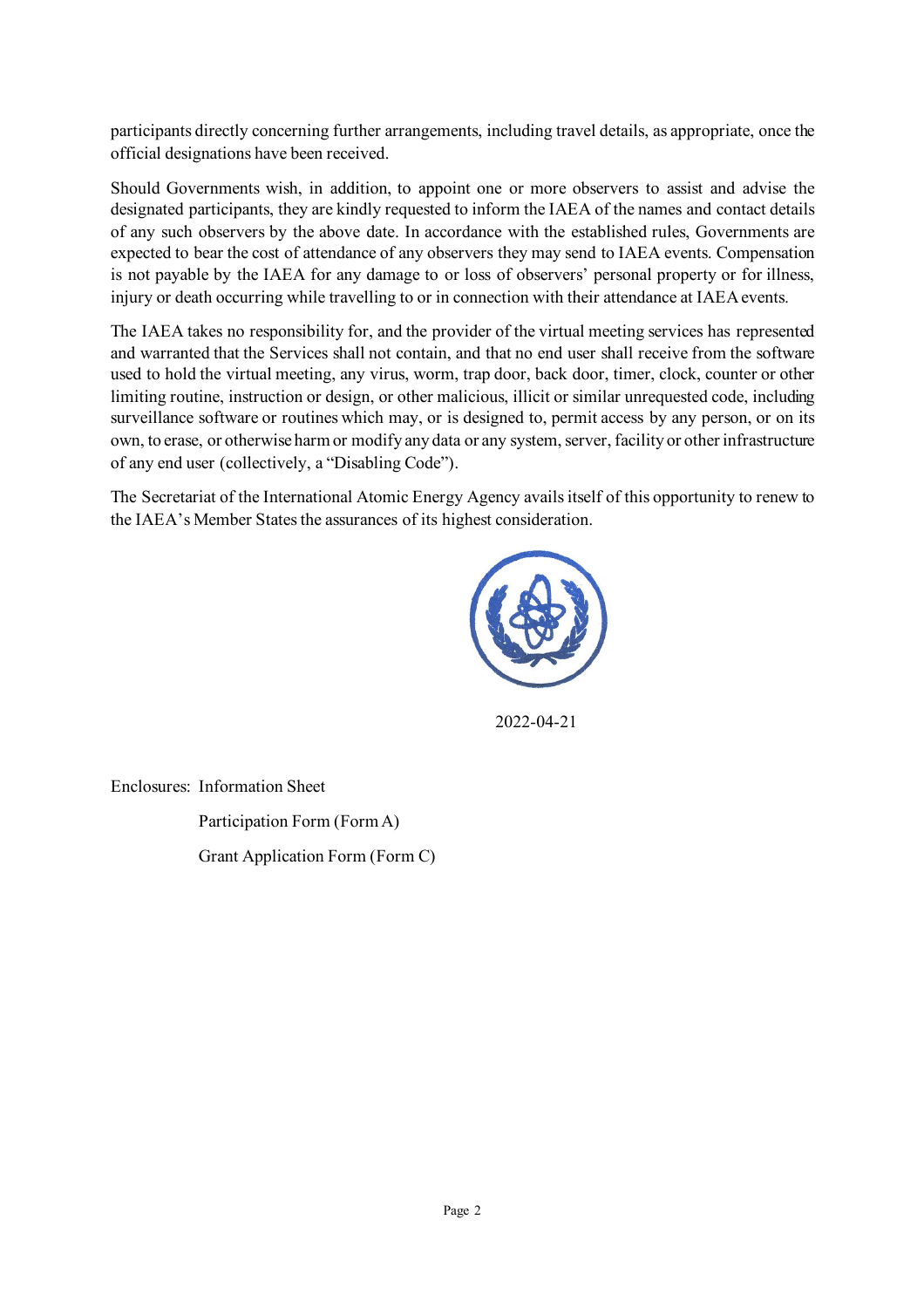

# **Technical Meeting on the Life Management and Modernization of Fuel Fabrication and Fuel Reprocessing Facilities**

**IAEA Headquarters, Vienna, Austria** and virtual participation via Cisco Webex

**22–25 August 2022**

**Ref. No.: EVT2105275**

## **Information Sheet**

### **Introduction**

The operating nuclear fuel fabrication facilities and reprocessing facilities in some of the Member States have operated for about four to five decades. Significant operating experience in life management and conduct of operation in these facilities has accumulated over this period. Further, over these years, there have been a number of process improvements, modernisation and new concepts evolved to be in pace with the current safety and regulatory requirements, including the areas of automation, remote operation and maintenance, instrumentation and control, additive manufacturing, waste minimisation, utilization of artificial intelligence technologies and other modifications. Also, many best practices related to development and implementation of new materials to minimise corrosion and failure of vital process equipment and piping, technological process changes for recovery and recycle of chemicals used in the plant, waste minimisation efforts and obsolescence management of control and instrumentation, are being practiced during operation of these operating facilities.

A significant number of these facilities around the world employ instrumentation and control (I & C) systems and equipment (including cabling) that has been in service for decades. As a result, equipment ageing, and obsolescence issues are becoming increasingly prevalent. Ageing effects have the potential to degrade the performance and reliability of instrumentation and control systems, which in turn, might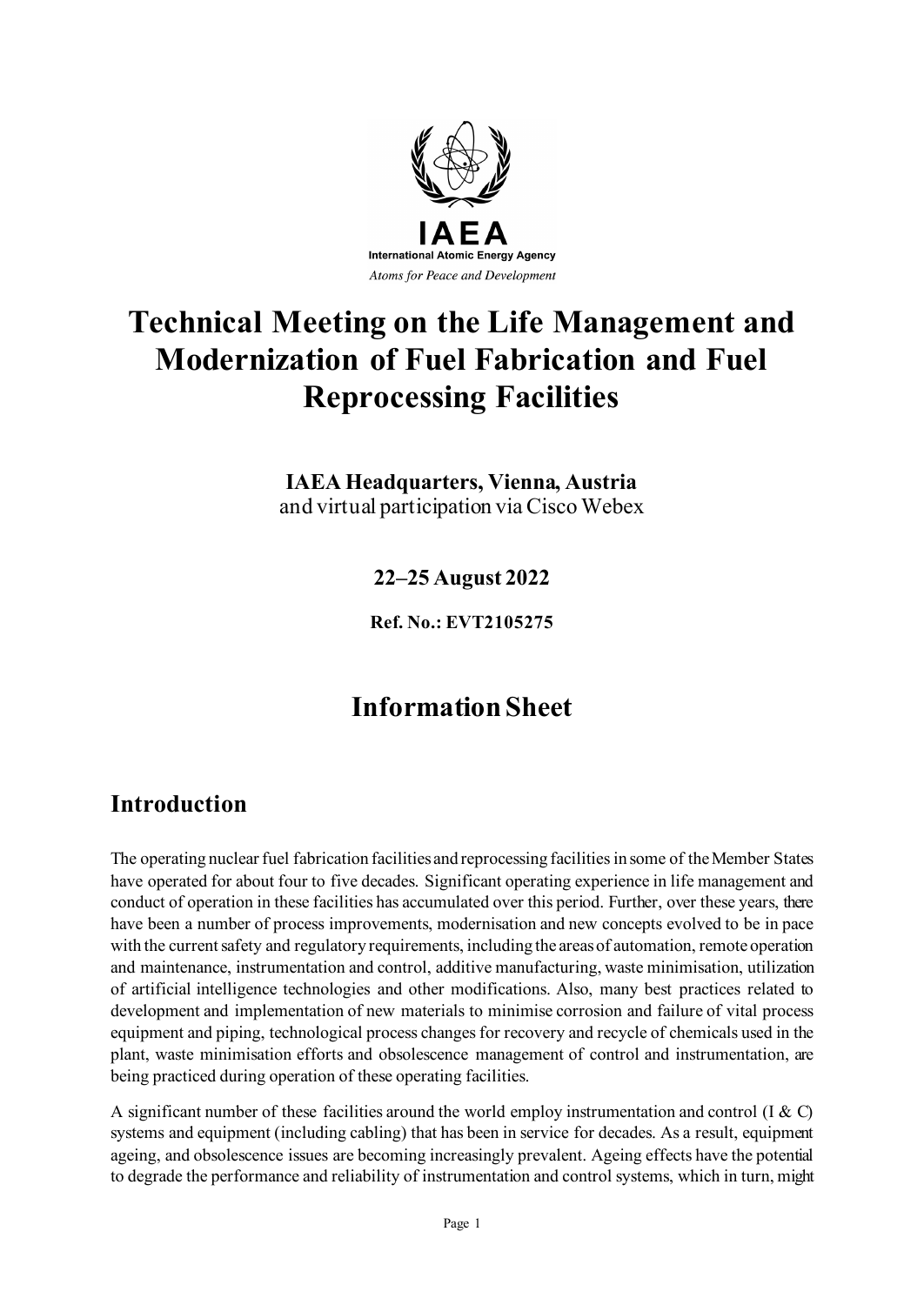lead to a reduction in safety margins and an increase in operating and maintenance costs. This may further enhance down time of systems which might affect commercial aspects of these facilities. Obsolescence of instrumentation and control systems (hardware and software) can also compound matters by making it difficult to source suitable replacements and to sustain adequate levels of spare parts. Adopting modern smart technology-based instrumentation and control system has also it's challenges vis-à-vis inter-operability of instruments of different makes, variety of protocols, verification & validation of software's, maturity and reliability of system components, familiarity of I & C personnel with system etc. Therefore, robust ageing and obsolescence management of instrumentation and control equipment is vitally important.

Besides the life management of fuel manufacturing and reprocessing facilities and related safety aspects, significant technical challenges might also arise, together with project management issues, when modernising, upgrading, and refurbishing these facilities due to obsolescence or because of new regulatory requirements to which the facilities are required to adapt/comply.

To help Member States understand the factors affecting the ageing of their Nuclear Fuel Cycle Facilities (NFCFs) and to disseminate the technical information and best practices to facilitate the implementation of the IAEA Safety Standards when operating ageing NFCFs, the IAEA intends to develop a new technical document (TECDOC) provisionally titled "Long Term Operation of Nuclear Fuel Cycle Facilities", that will complement the already published or in progress of publication process:

- IAEA Technical Report Series No.43: Understanding and Managing Ageing of Material in Spent Fuel Storage Facilities (2006).
- Guidance on Ageing Management Programmes for Spent Nuclear Fuel Dry Storage Systems: Final Report of a CRP (in progress).
- Asset Life Cycle Management of Uranium Mining and Processing Facilities (in progress).
- Safety Report on "Ageing Management for Nuclear Fuel Cycle Facilities" (in progress).

IAEA has organised technical meetings on ageing management and life extension of nuclear fuel cycle facilities in 2019 and 2021 to gather information on ageing management related practices based on which a Nuclear Safety Series Report has been developed and is under publication process. This technical meeting is expected to provide specific information on operating experiences and good practices in the long-term operation of fuel fabrication and reprocessing facilities that will be shared by Member States will be useful for the development of this TECDOC.

### **Objectives**

The purpose of the event is to exchange technical information on lessons learned, and best practices related to the life management and modernisation of fuel fabrication and fuel reprocessing facilities.

### **Target Audience**

The event is intended for operating organizations of nuclear fuel fabrication and fuel reprocessing facilities, regulatory bodies, technical support organizations, operators of the facilities, vendor companies (such as designers, engineering contractors and manufacturers).

## **Working Language(s)**

English.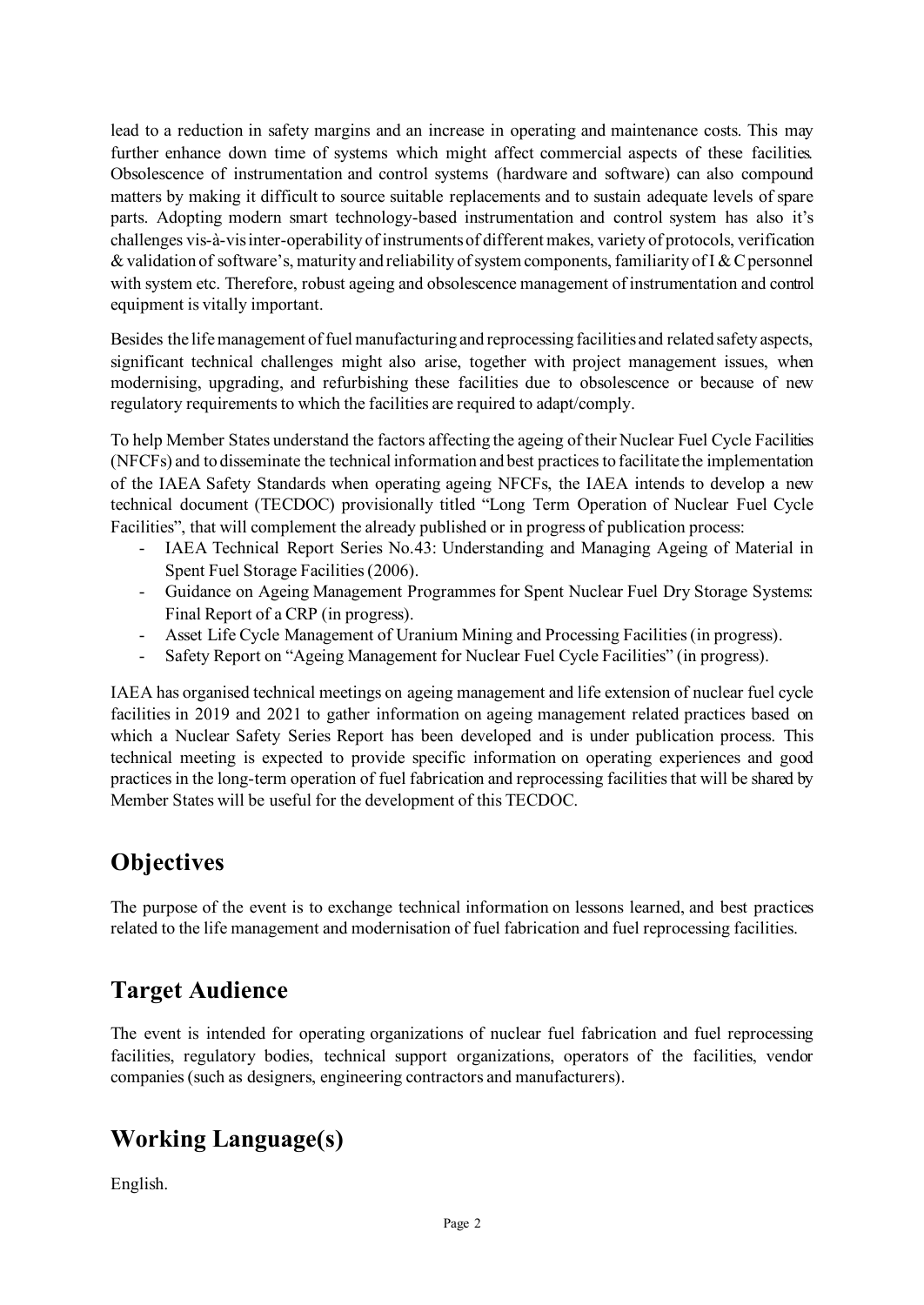## **Expected Outputs**

The event will provide the basis for the IAEA Technical Document on "Long Term Operation of Nuclear Fuel Cycle Facilities".

## **Topics**

The following topics related to Fuel Fabrication and Fuel Reprocessing Facilities will be discussed:

- Operating experiences and good practices in long-term operation.
- Innovative techniques, modernization and refurbishment, replacement, retrofitting and research and development with respect to life extension.
- New technologies implementation for waste minimization during all operational stages.
- Obsolescence management of control and instruments systems.
- Life management beyond design lifetime.
- Impact of ageing management on safety.

## **Participation and Registration**

All persons wishing to participate in the event have to be designated by an IAEA Member State or should be members of organizations that have been invited to attend.

In order to be designated by an IAEA Member State, participants are requested to send the **Participation Form (Form A)** to their competent national authority (e.g. Ministry of Foreign Affairs, Permanent Mission to the IAEA or National Atomic Energy Authority) for onward transmission to the IAEA by **16 May 2022**. Participants who are members of an organization invited to attend are requested to send the **Participation Form (Form A)** through their organization to the IAEA by the above deadline.

Selected participants will be informed in due course on the procedures to be followed with regard to administrative and financial matters.

Participants are hereby informed that the personal data they submit will be processed in line with the [Agency's Personal Data and Privacy Policy](https://www.iaea.org/about/privacy-policy#:%7E:text=The%20IAEA%20is%20committed%20to,accountable%20and%20non%2Ddiscriminatory%20manner.&text=The%20Privacy%20Policy%20provides%20the,carrying%20out%20its%20mandated%20activities.) and is collected solely for the purpose(s) of reviewing and assessing the application and to complete logistical arrangements where required. Further information can be found in th[e Data Processing Notice](https://nucleus.iaea.org/sites/intouchplushelp/Documents/itp_dpn.pdf) concerning IAEA InTouch+ platform.

## **Papers and Presentations**

The IAEA encourages participants to give presentations on the work of their respective institutionsthat falls under the topics listed above. Approximately 20 minutes will be allotted for each presentation, including floor discussion.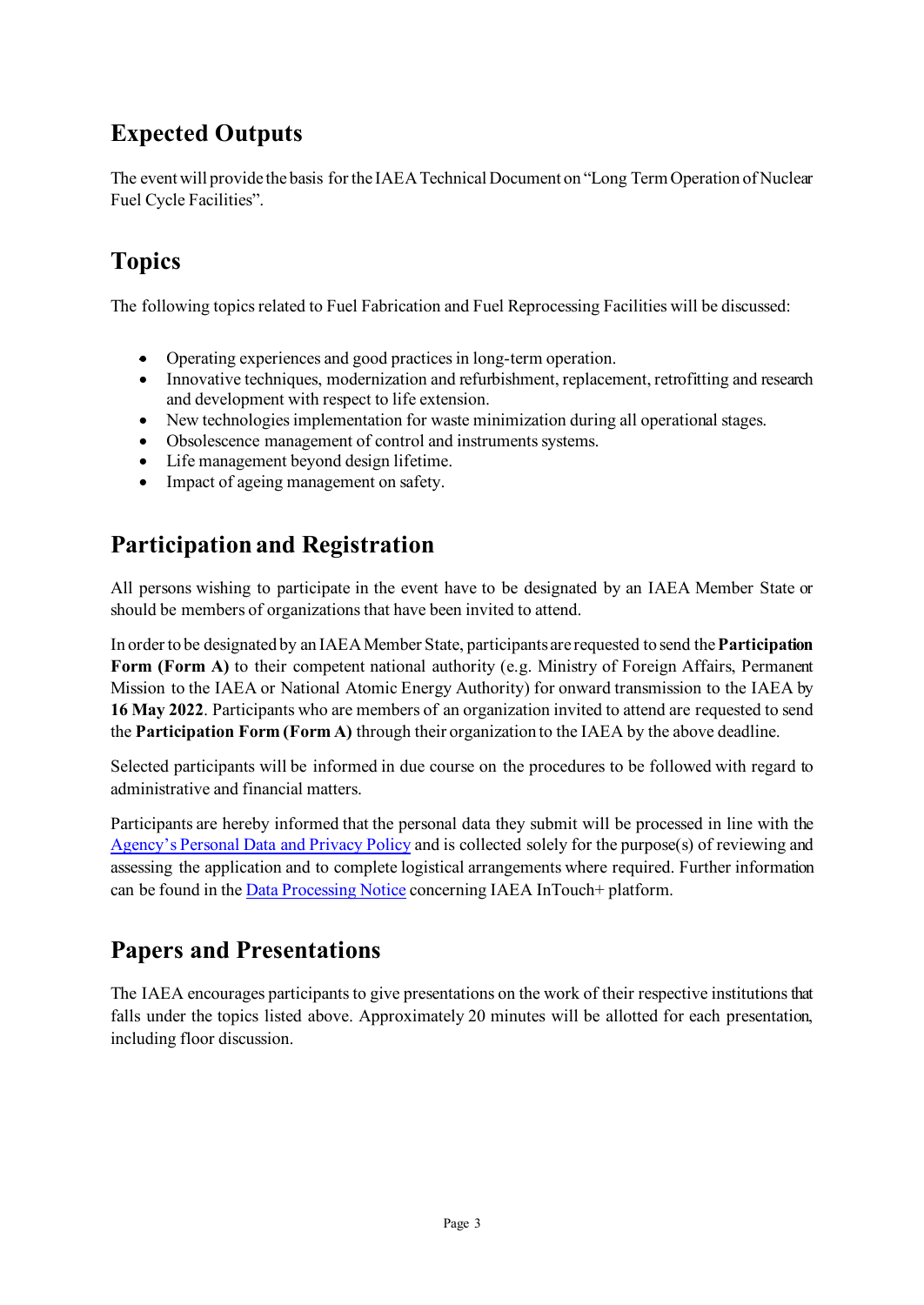## **Expenditures and Grants**

No registration fee is charged to participants.

The IAEA is generally not in a position to bear the travel and other costs of participants in the event. The IAEA has, however, limited funds at its disposal to help meet the cost of attendance of certain participants. Upon specific request, such assistance may be offered to normally one participant per country, provided that, in the IAEA's view, the participant will make an important contribution to the event.

The application for financial support should be made using the **Grant Application Form (Form C)**, which has to be stamped, signed and submitted by the competent national authority to the IAEA together with the **Participation Form (Form A)** by **16 May 2022**.

Applications for financial support will be only considered for participants who will attend the event physically.

## **Venue**

The event will be held at the Vienna International Centre (VIC), where the IAEA's Headquarters are located. Participants must make their own travel and accommodation arrangements.

General information on the VIC and other practical details, such as a list of hotels offering a reduced rate for IAEA participants, are listed on the following IAEA web page:

#### [www.iaea.org/events](http://www.iaea.org/events)

Participants are advised to arrive at Checkpoint 1/Gate 1 of the VIC one hour before the start of the event on the first day in order to allow for timely registration. Participants will need to present an official photo identification document in order to be admitted to the VIC premises.

Note that this event will be conducted as a face to face event with the option of virtual participation via Cisco WebEx.

### **Visas**

Participants who require a visa to enter Austria should submit the necessary application to the nearest diplomatic or consular representative of Austria at least four weeks before they travel to Austria. Since Austria is a Schengen State, persons requiring a visa will have to apply for a Schengen visa. In States where Austria has no diplomatic mission, visas can be obtained from the consular authority of a Schengen Partner State representing Austria in the country in question.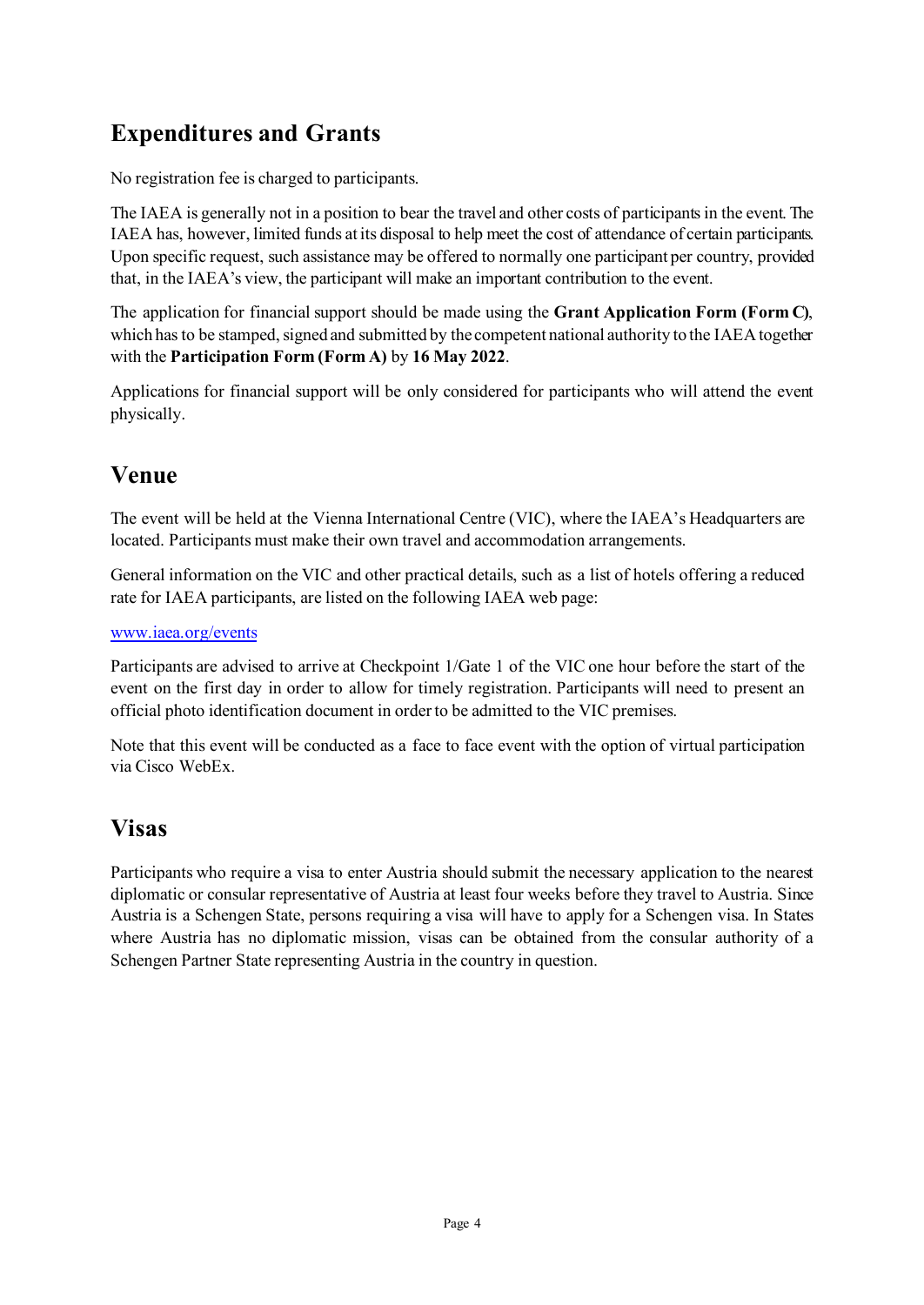### **IAEA Contacts**

#### **Scientific Secretary:**

#### **Mr Kailash Agarwal**

Division of Nuclear Fuel Cycle and Waste Technology Department of Nuclear Energy International Atomic Energy Agency Vienna International Centre PO Box 100 1400 VIENNA AUSTRIA

Tel.: +43 1 2600 22768 Fax: +43 1 26007 Email[: K.Agarwal@iaea.org](mailto:K.Agarwal@iaea.org)

#### **Co-Scientific Secretary:**

#### **Mr Lakshman Valiveti**

Division of Nuclear Installation Safety Department of Nuclear Safety and Security International Atomic Energy Agency Vienna International Centre PO Box 100 1400 VIENNA AUSTRIA

Tel.: +43 1 2600 22473 Fax: +43 1 26007 Email[: L.Valiveti@iaea.org](mailto:L.Valiveti@iaea.org)

#### **Administrative Secretary:**

#### **Ms Nisha Nath-Sirimalwatta**

Division of Nuclear Fuel Cycle and Waste Technology Department of Nuclear Energy International Atomic Energy Agency Vienna International Centre PO Box 100 1400 VIENNA AUSTRIA Tel.: +43 1 2600 22767

Fax: +43 1 26007 Email[: N.Nath-Sirimalwatta@iaea.org](mailto:N.Nath-Sirimalwatta@iaea.org)

Subsequent correspondence on scientific matters should be sent to the Scientific Secretaries and correspondence on other matters related to the event to the Administrative Secretary.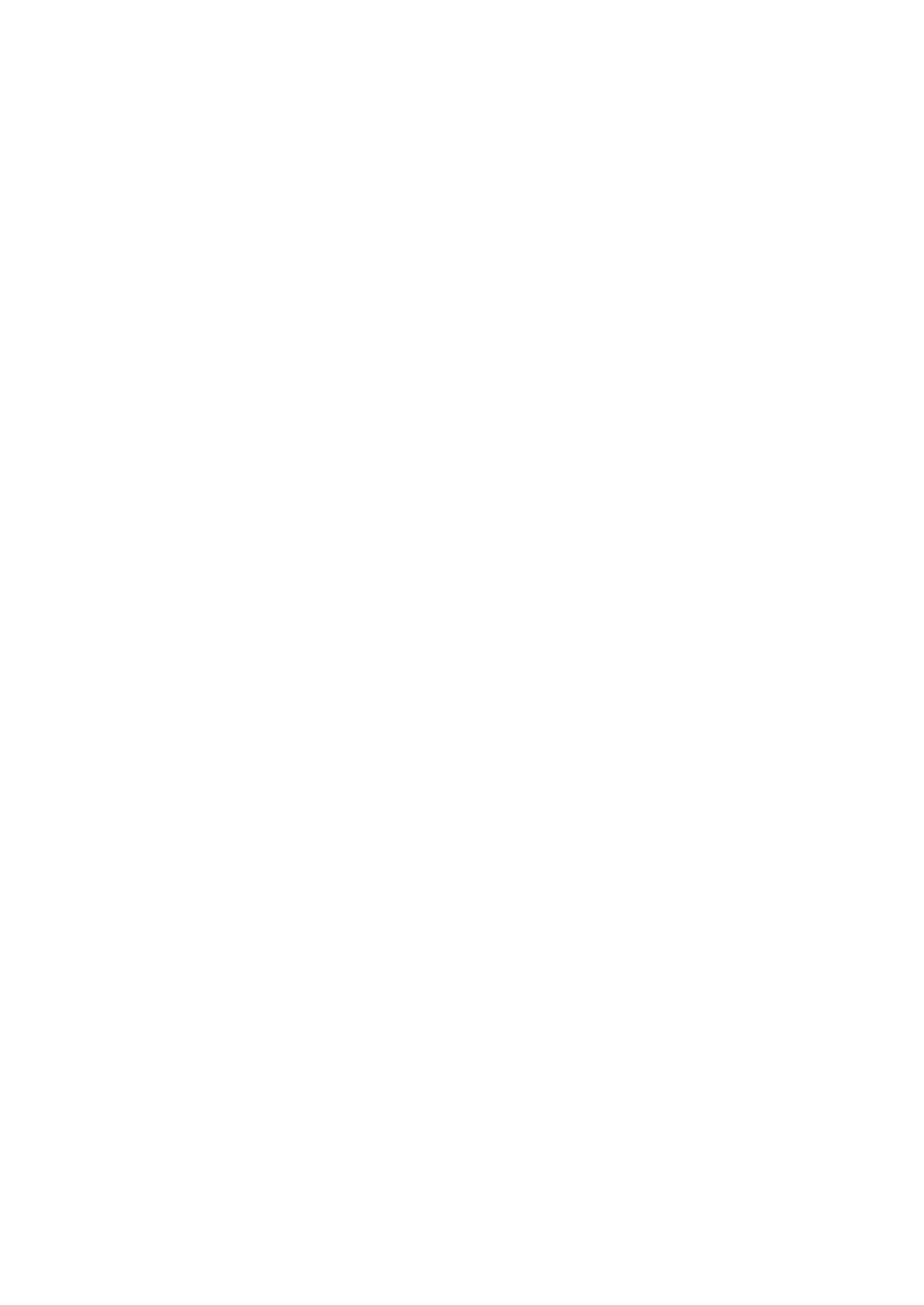

# **Participation Form**

### **Technical Meeting on the Life Management and Modernization of Fuel Fabrication and Fuel Reprocessing Facilities**

#### **IAEA Headquarters Vienna, Austria and virtual participation via Cisco Webex**

#### **22–25 August 2022**

To be completed by the participant and sent to the competent national authority (e.g. Ministry of Foreign Affairs, Permanent Mission to the IAEA, or National Atomic Energy Authority) of his/her country for subsequent transmission to the International Atomic Energy Agency (IAEA) either by email to[: Official.Mail@iaea.org](mailto:Official.Mail@iaea.org) or by fax to: +43 1 26007 (no hard copies needed). Please also send a copy by email to the Scientific Secretary [K.Agarwal@iaea.org](mailto:K.Agarwal@iaea.org) and to the Administrative Secretar[y N.Nath-Sirimalwatta@iaea.org](mailto:N.Nath-Sirimalwatta@iaea.org).

Participants who are members of an invited organization can submit this form to their organizationfor subsequent transmission to the IAEA.

#### **Deadline for receipt by IAEA through official channels: 16 May 2022**

| Family name(s): (same as in passport)                         |                                                                                         | First name(s): (same as in passport) |                    | Mr/Ms |  |
|---------------------------------------------------------------|-----------------------------------------------------------------------------------------|--------------------------------------|--------------------|-------|--|
| Institution:                                                  |                                                                                         |                                      |                    |       |  |
| Full address:                                                 |                                                                                         |                                      |                    |       |  |
| Tel. (Fax):                                                   |                                                                                         |                                      |                    |       |  |
| Email:                                                        |                                                                                         |                                      |                    |       |  |
| Nationality:                                                  | Representing following Member State/non-Member State/entity or<br>invited organization: |                                      |                    |       |  |
| If/as applicable:                                             |                                                                                         |                                      |                    |       |  |
| Do you intend to submit a paper?                              |                                                                                         | Yes $\Box$                           | No $\Box$          |       |  |
| Would you prefer to present your paper as a poster?<br>Title: |                                                                                         | $Yes \Box$                           | $\overline{N_0}$   |       |  |
| I plan to attend virtually:                                   |                                                                                         | Yes $\Box$                           | $\overline{N}$ o L |       |  |

Participants are hereby informed that the personal data they submit will be processed in line with the [Agency's Personal Data and Privacy Policy](https://www.iaea.org/about/privacy-policy#:%7E:text=The%20IAEA%20is%20committed%20to,accountable%20and%20non%2Ddiscriminatory%20manner.&text=The%20Privacy%20Policy%20provides%20the,carrying%20out%20its%20mandated%20activities.) and is collected solely for the purpose(s) of reviewing and assessing the application and to complete logistical arrangements where required.